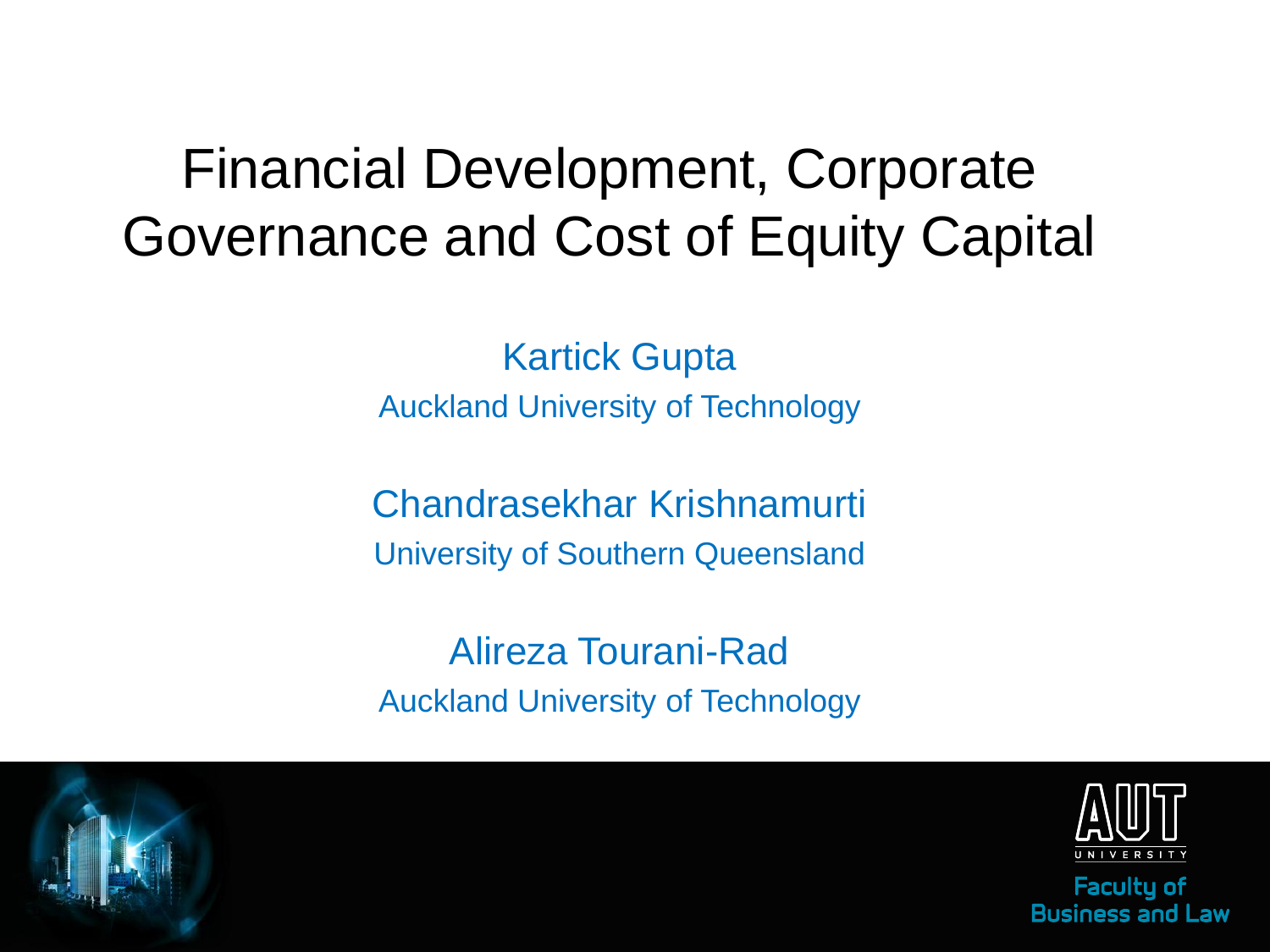# Prior work

- Firm level corporate governance attributes are associated with the cost of equity capital
- Beneficial impact of country level legal institutions and regulations on the cost of equity
- Very little research has delved into the impact of the combination of the two factors on the cost of equity





**Facultu of** acc and l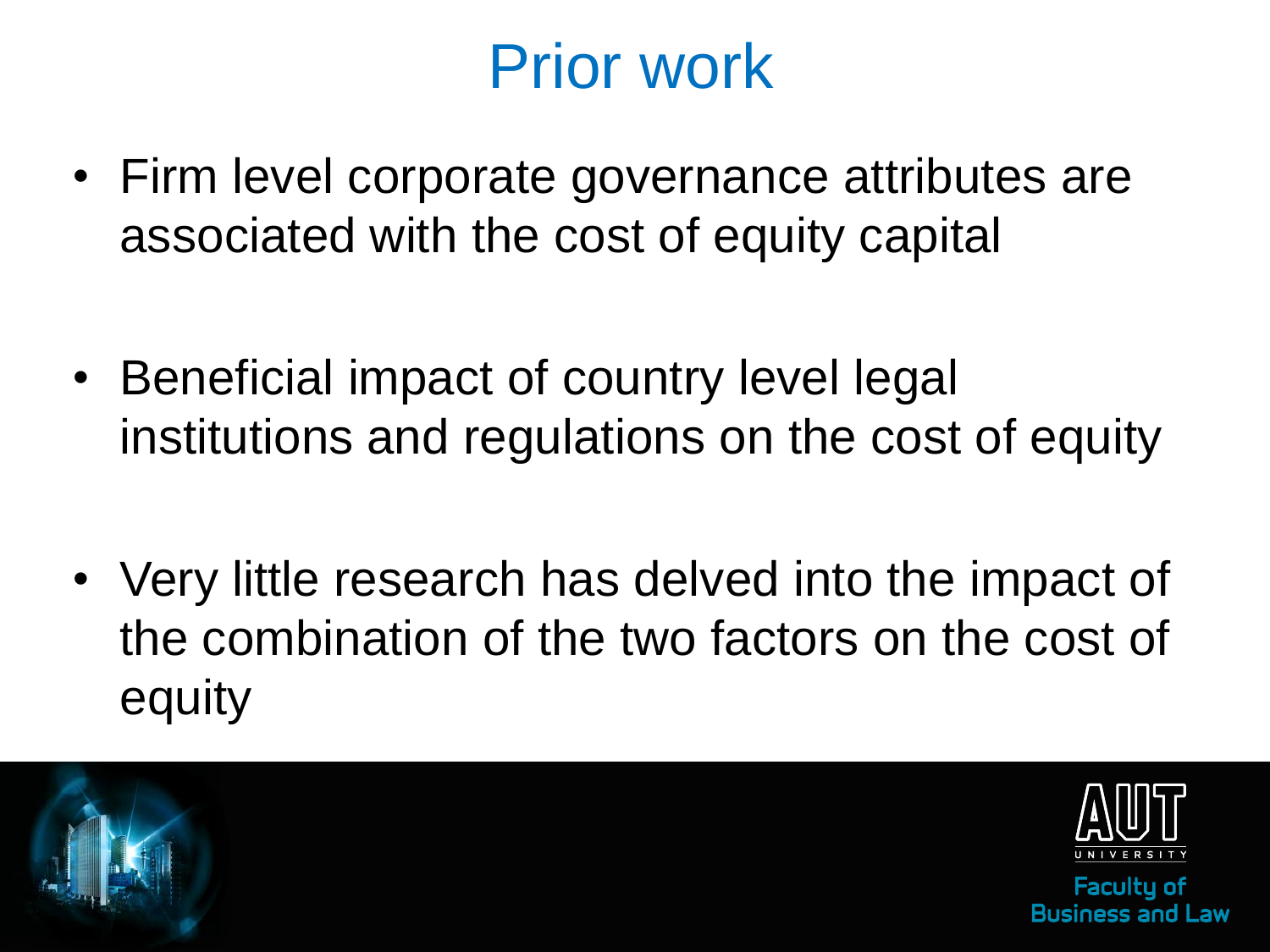# Financial development

- No paper explicitly investigates the role of financial development in influencing the corporate governancecost of equity capital relationship.
- Financial development strongly influences the economic growth of a country and that this effect works through firms' abilities to access external finance.
- Country with sound financial system will have access to capital at a lower cost than a firm in a country with weak financial development.





**Facultu of** we I hoe 22an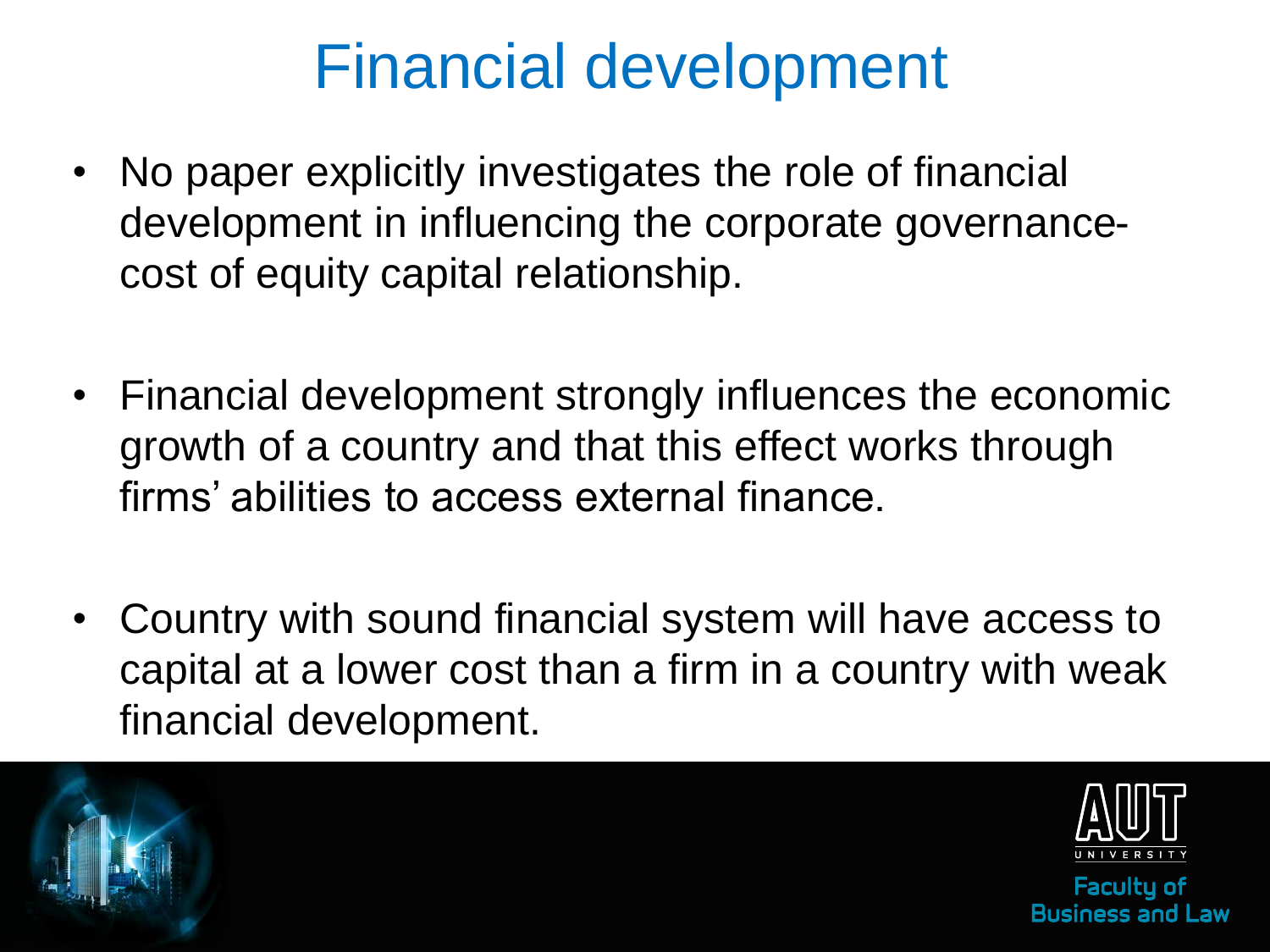## Research questions

- The interactive effect of financial development and firm level corporate governance on its cost of equity capital
- To conduct a "horse race" between the substitution and complementarity hypotheses using a large recent cross-country sample
- To discern the relative impact of these two major factors in influencing the cost of capital





**Facultu of** we I hoe 22a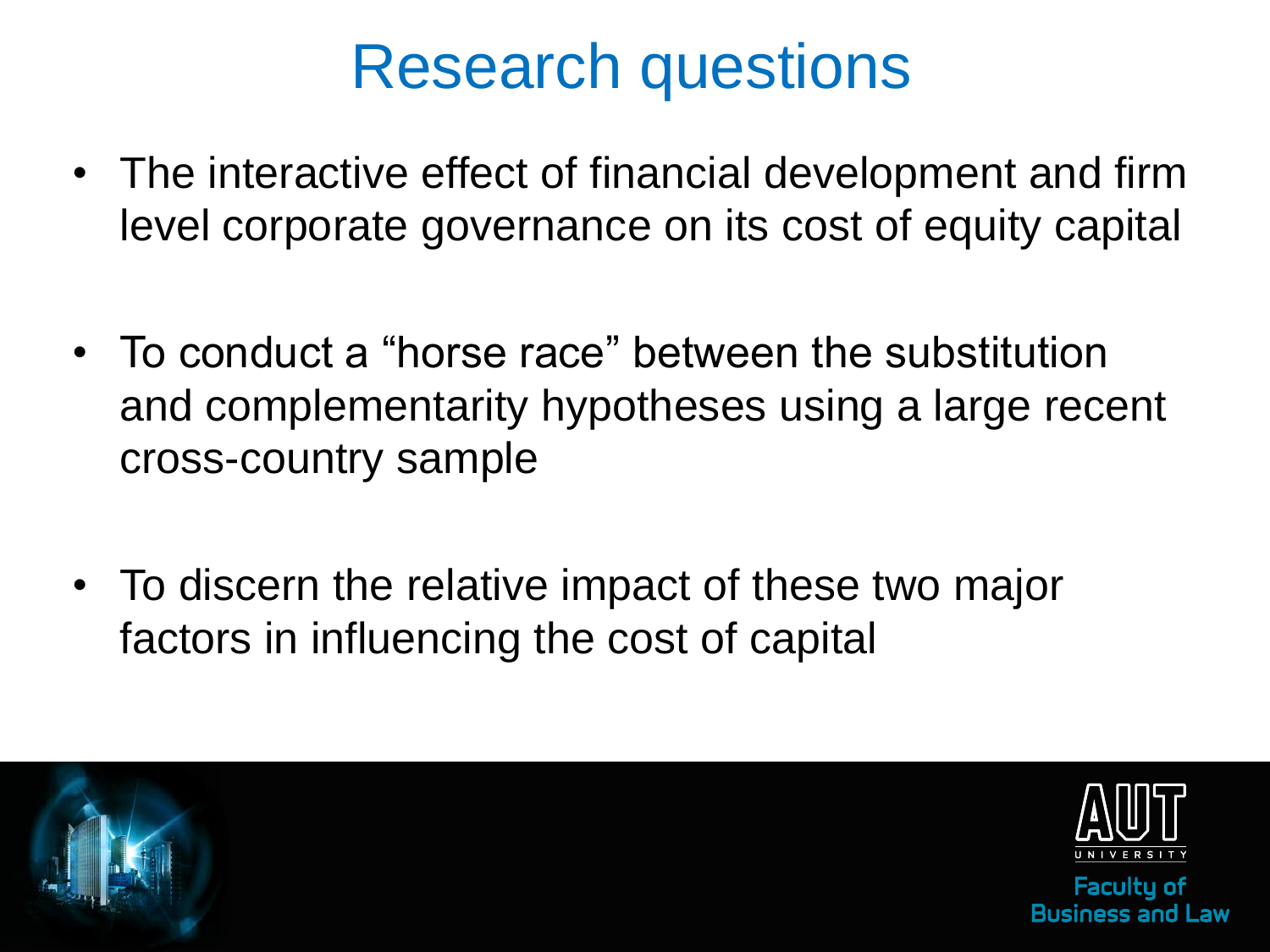# **Hypothesis**

• Complementarity hypothesis

- Firms operating in a country with a high level of financial development AND high quality firm level corporate governance experience lower cost of equity capital, ceteris paribus.

• Substitution hypothesis

- Firms operating in a country with a high level of financial development OR high quality firm level corporate governance experience lower cost of equity capital, ceteris paribus.





**Facultu of** iness and I aw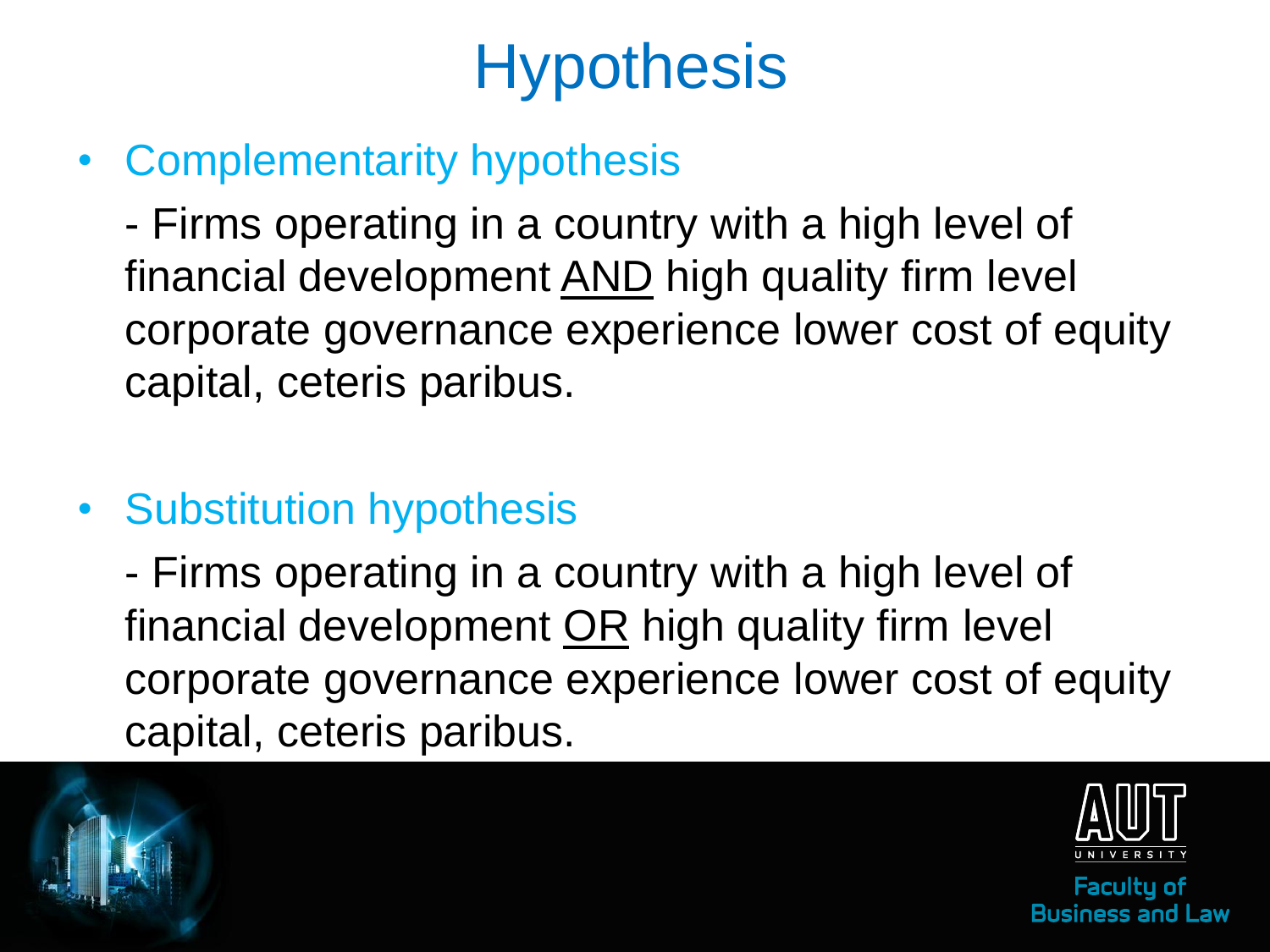### **Database**

- RiskMetrics- Corporate Governance scores
- I/B/E/S- Implied cost of equity from analysts forecasts data
- Datastream- Control variables
- Financial Development- Khurana et al. (2006)
- Legal origin- La Porta et al. (1997)





**Facultu of** we I hoe 22a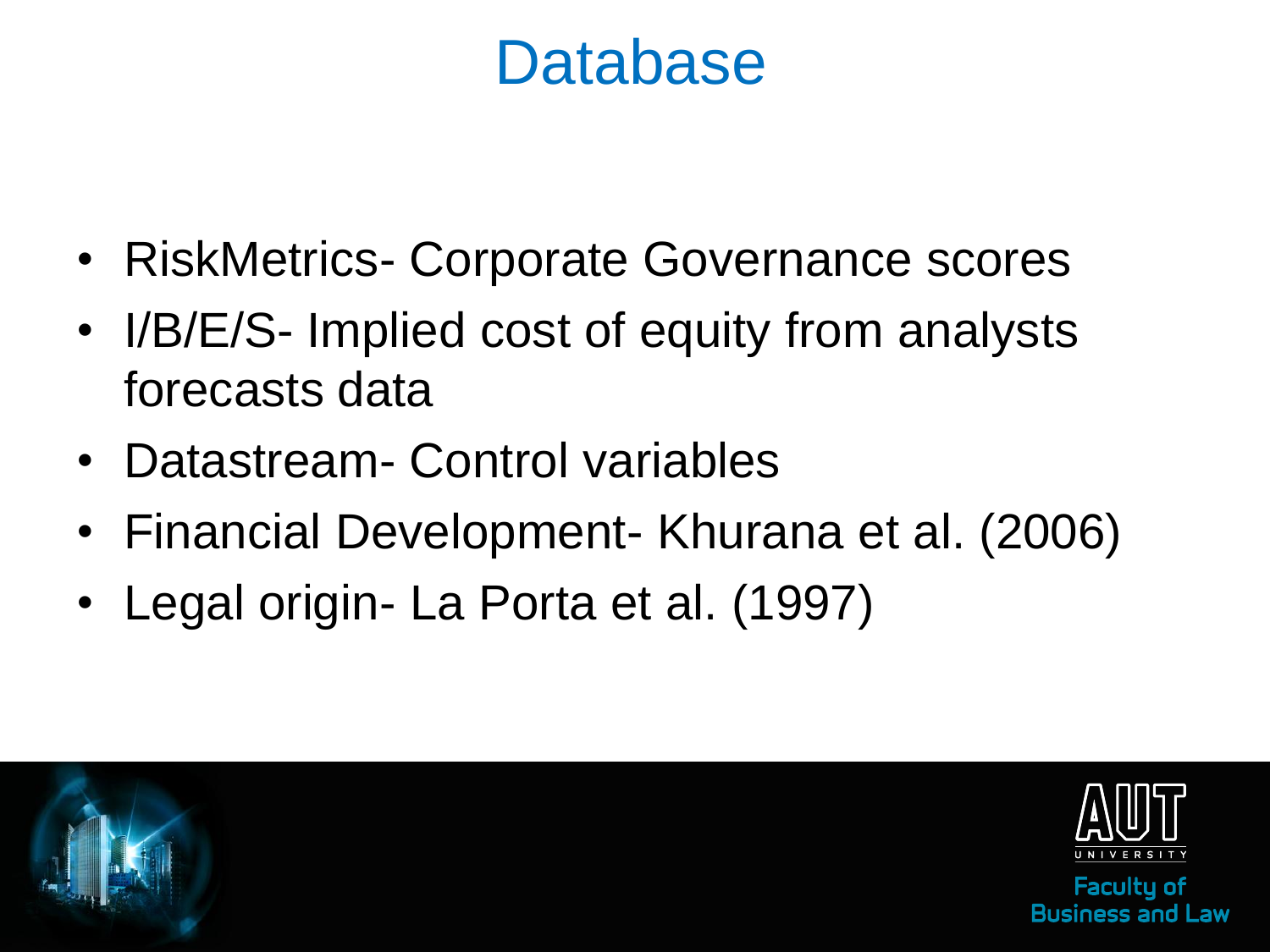# Corporate Governance scores

- Fifty-five governance attributes are compiled for each firm
- We score each firm based on whether or not it meets the threshold of good governance for that attributes
- These attributes cover four broad categories: Board, Audit, Anti-takeover and Compensation and Ownership





**Facultu of**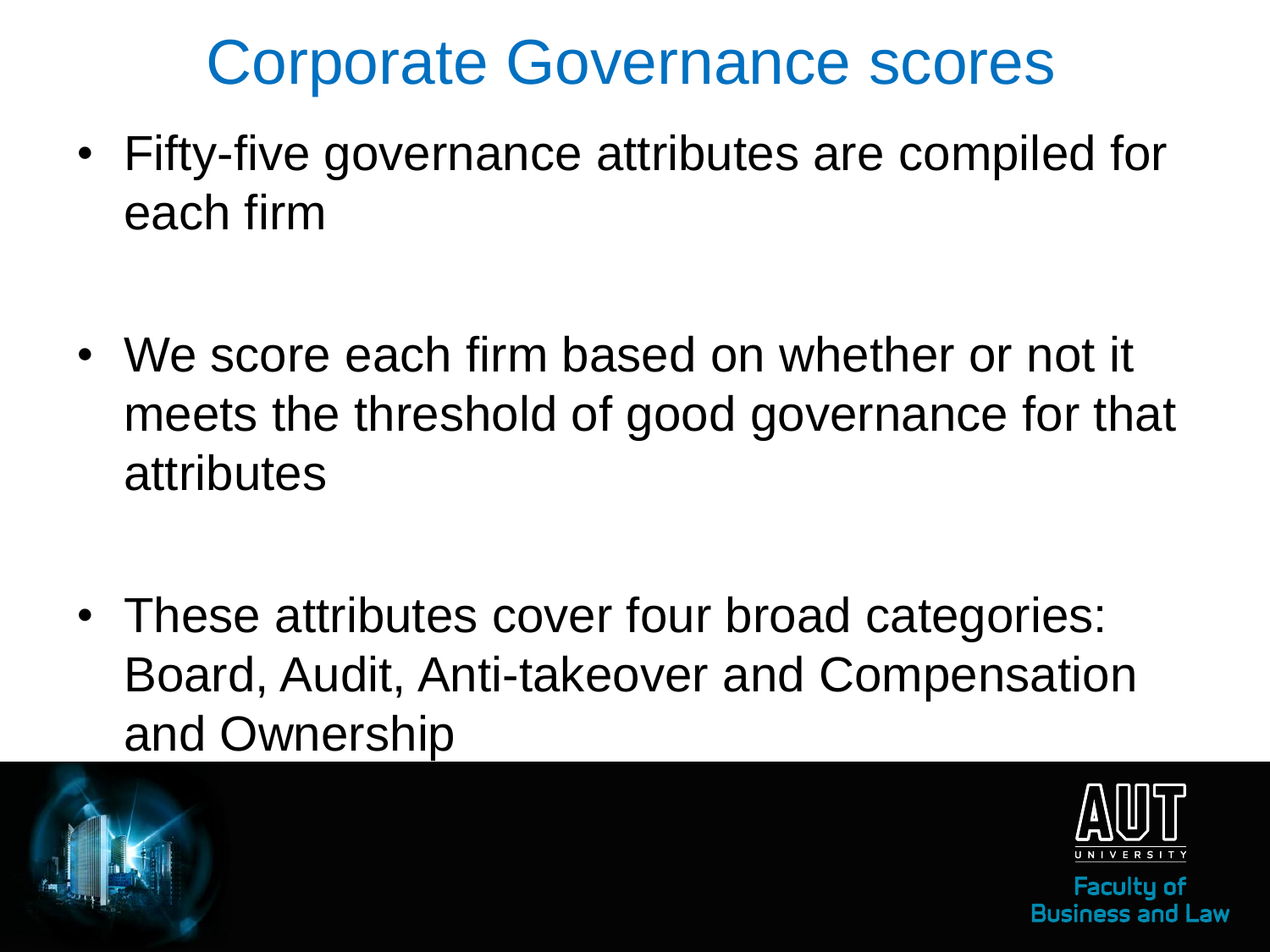### Implied cost of capital

**Gebhardt, Lee and Swaminathan (2001):**

$$
P_t = BV_t + \sum_{i=1}^{12} \frac{FEPS_{t+i} - (R_{GLS} * BV_{t+i-1})}{(1 + R_{GLS})^i} + \frac{FEPS_{t+12} - (R_{GLS} * BV_{t+11})}{R_{GLS}(1 + R_{GLS})^{12}}
$$

**Claus and Thomas (2001):**

$$
P_t = BV_t + \sum_{i=1}^{5} \frac{FEPS_{t+i} - (R_{CT} * BV_{t+i-1})}{(1 + R_{CT})^i} + \frac{FEPS_{t+5} - (R_{CT} * BV_{t+4}) * (1 + g_{lt})}{(R_{CT} - g_{lt})(1 + R_{CT})^5}
$$

**Ohlson and Juettner-Nauroth (2005):**

$$
P_{t} = \frac{FEPS_{t+1}}{R_{0J}} + \frac{FEPS_{t+2} - FEPS_{t+1} - (R_{0J} * FEPS_{t+1} * (1 - DPOUT))}{R_{0J}(R_{0J} - g_{lt})}
$$

**Easton (2004):**

$$
P_t = \frac{FEPS_{t+2} - FEPS_{t+1} + (R_{Easton} * FEPS_{t+1} * DPOUT)}{R_{Easton}^2}
$$

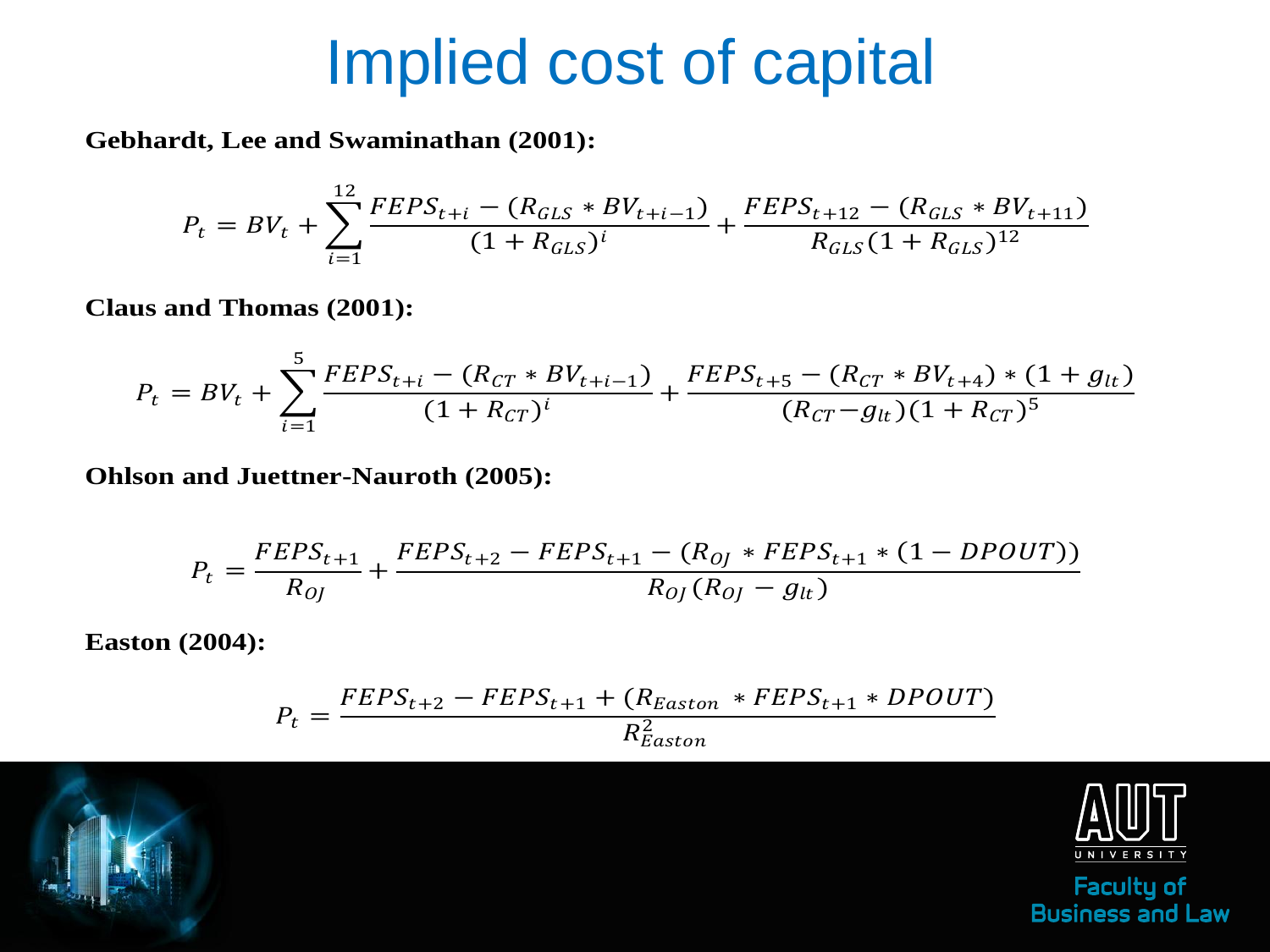# Sample Size & Time period

| Country            | 2003  | 2004  | 2005  | 2006  | 2007  |
|--------------------|-------|-------|-------|-------|-------|
| Australia          | 63    | 62    | 92    | 88    | 87    |
| Austria            | 17    | 14    | 16    | 15    | 17    |
| Belgium            | 21    | 16    | 22    | 22    | 23    |
| Canada             | 125   | 126   | 82    | 117   | 118   |
| Denmark            | 18    | 17    | 18    | 17    | 17    |
| Finland            | 21    | 21    | 23    | 25    | 24    |
| France             | 68    | 62    | 68    | 70    | 69    |
| Germany            | 63    | 66    | 68    | 71    | 69    |
| Greece             | 36    | 35    | 36    | 31    | 31    |
| Hong Kong          | 41    | 48    | 93    | 96    | 91    |
| Ireland            | 12    | 13    | 13    | 14    | 14    |
| <b>Italy</b>       | 42    | 31    | 55    | 51    | 50    |
| Japan              | 404   | 410   | 471   | 479   | 477   |
| <b>Netherlands</b> | 36    | 35    | 38    | 36    | 27    |
| ΝZ                 | 10    | 12    | 17    | 16    | 16    |
| Norway             | 13    | 13    | 13    | 12    | 13    |
| Portugal           | 10    | 8     | 10    | 11    | 12    |
| Singapore          | 37    | 37    | 45    | 48    | 46    |
| Spain              | 39    | 30    | 42    | 42    | 41    |
| Sweden             | 23    | 24    | 23    | 27    | 25    |
| Switzerland        | 40    | 43    | 46    | 46    | 45    |
| UK                 | 114   | 124   | 328   | 312   | 303   |
| Total              | 1,253 | 1,247 | 1,619 | 1,646 | 1,615 |



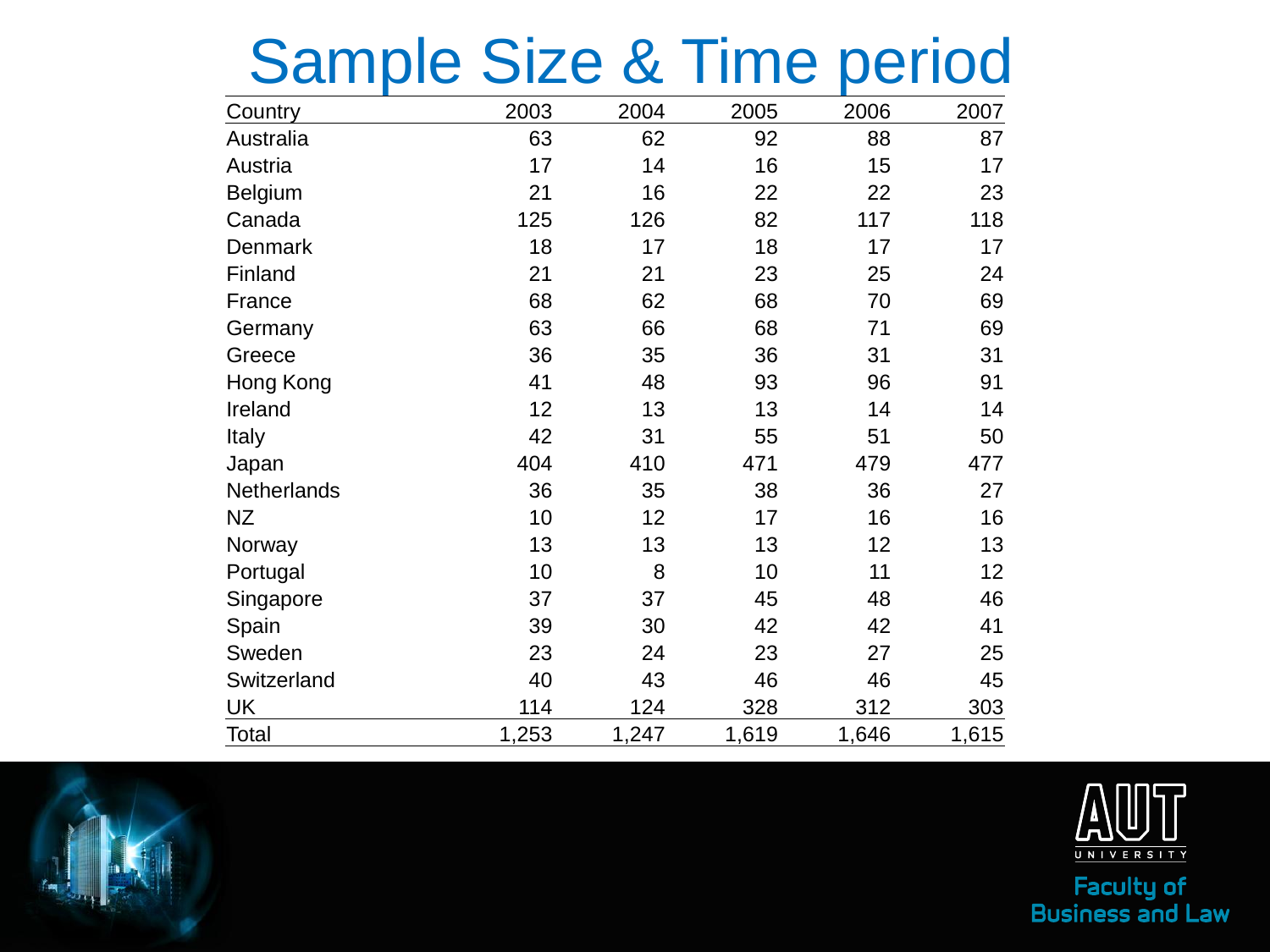### Corporate Governance Scores

|                | <b>Mean</b> | <b>Median</b> |                       | <b>Mean</b> | <b>Median</b> |
|----------------|-------------|---------------|-----------------------|-------------|---------------|
| All countries  | 0.438       | 0.410         | Italy                 | 0.409       | 0.425         |
| Australia      | 0.498       | 0.495         | Japan                 | 0.363       | 0.365         |
| Austria        | 0.434       | 0.429         | <b>Netherlands</b>    | 0.464       | 0.466         |
| <b>Belgium</b> | 0.361       | 0.347         | New Zealand           | 0.445       | 0.447         |
| Canada         | 0.610       | 0.613         | Norway                | 0.412       | 0.399         |
| Denmark        | 0.420       | 0.411         | Portugal              | 0.328       | 0.322         |
| Finland        | 0.483       | 0.481         | Singapore             | 0.421       | 0.422         |
| France         | 0.452       | 0.459         | Spain                 | 0.399       | 0.403         |
| Germany        | 0.464       | 0.477         | Sweden                | 0.432       | 0.426         |
| Greece         | 0.335       | 0.330         | Switzerland           | 0.476       | 0.477         |
| Hong Kong      | 0.406       | 0.410         | <b>United Kingdom</b> | 0.507       | 0.517         |
| Ireland        | 0.450       | 0.460         |                       |             |               |



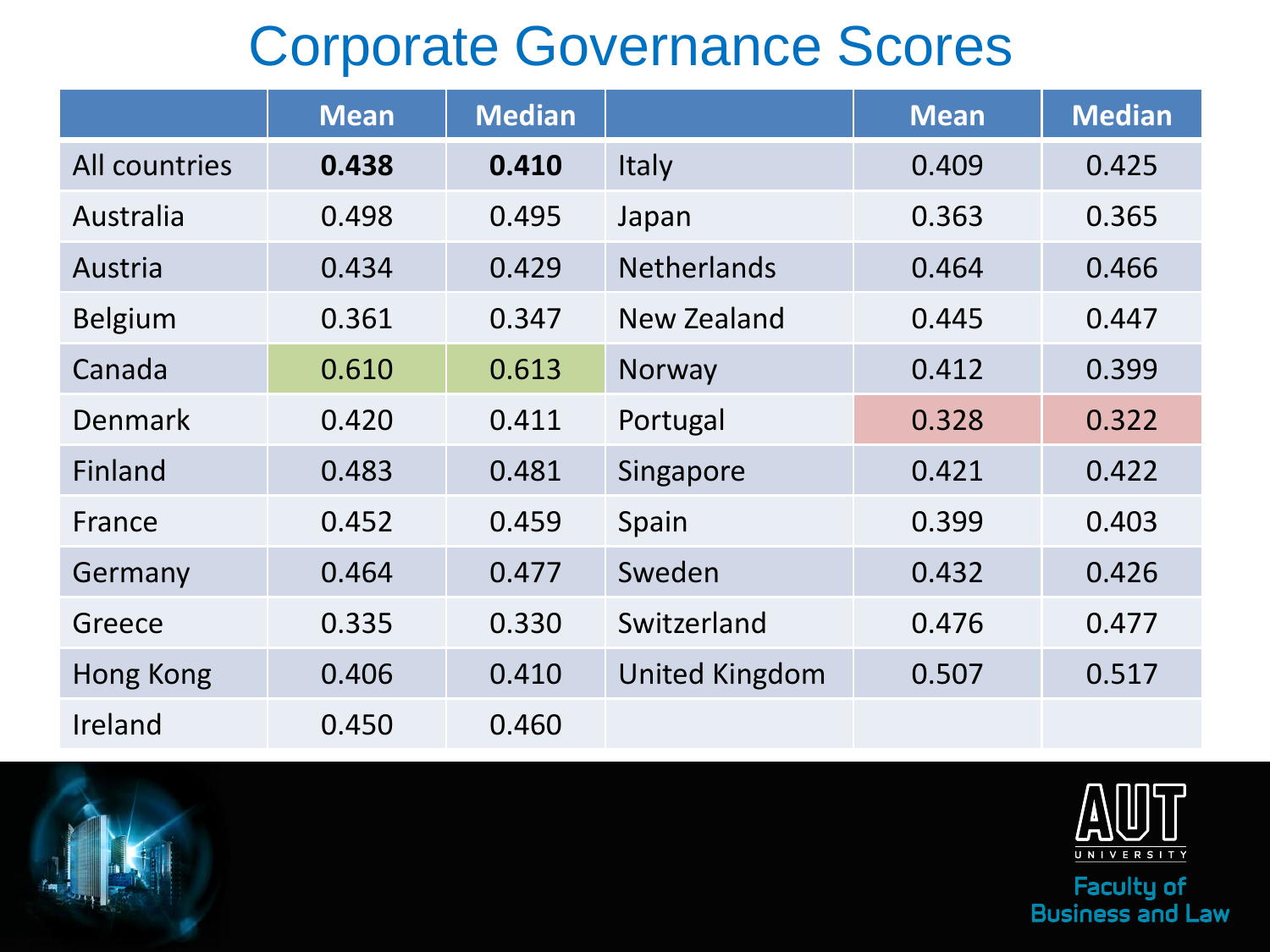# Implied Cost of Equity estimates using four different models

| <b>Implied Cost of Equity</b><br><b>Estimates</b> | <b>Mean</b> | <b>Median</b> | 25 <sup>th</sup><br>percentile | <b>75th</b><br>percentile |
|---------------------------------------------------|-------------|---------------|--------------------------------|---------------------------|
| Cost of Equity-Average                            | 9.74%       | 9.06%         | 7.39%                          | 10.99%                    |
| Cost of Equity-GLS                                | 8.16%       | 7.85%         | 6.41%                          | 9.24%                     |
| Cost of Equity-CT                                 | 9.41%       | 8.21%         | 5.81%                          | 10.69%                    |
| Cost of Equity-OJ                                 | 10.88%      | 10.44%        | 7.89%                          | 13.14%                    |
| Cost of Equity- Easton                            | 11.13%      | 10.10%        | 4.25%                          | 12.74%                    |



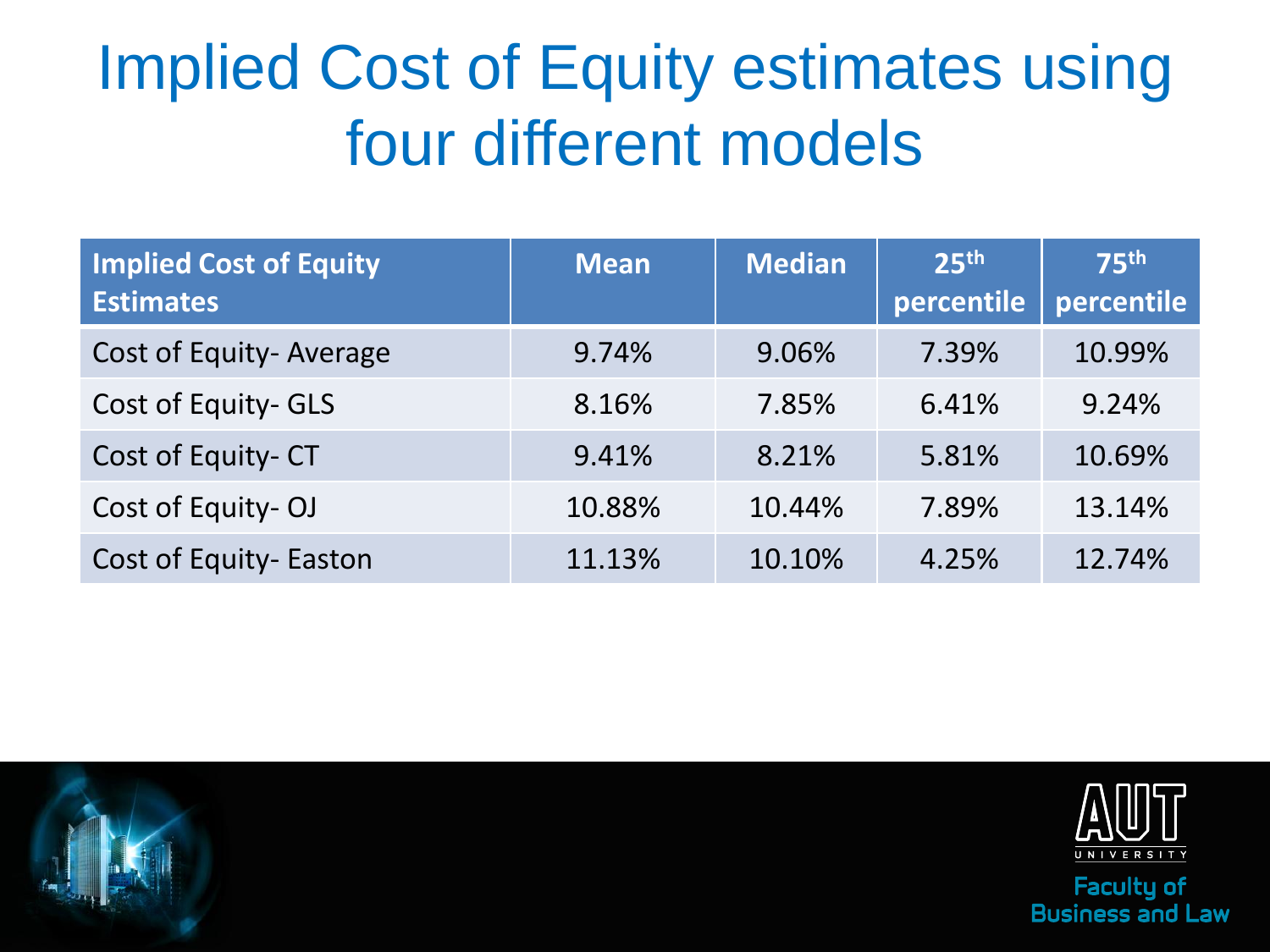#### Cost of equity estimates by country

| Country     | Mean   | St. Dev. | Median |
|-------------|--------|----------|--------|
| Australia   | 9.94%  | 3.38%    | 9.37%  |
| Austria     | 10.88% | 4.27%    | 9.89%  |
| Belgium     | 10.48% | 3.14%    | 9.96%  |
| Canada      | 10.02% | 4.26%    | 9.33%  |
| Denmark     | 9.26%  | 3.88%    | 8.29%  |
| Finland     | 10.67% | 4.00%    | 9.73%  |
| France      | 9.69%  | 2.65%    | 9.46%  |
| Germany     | 10.36% | 4.13%    | 9.58%  |
| Greece      | 11.77% | 5.61%    | 10.20% |
| Hong Kong   | 10.17% | 4.85%    | 9.28%  |
| Ireland     | 12.94% | 6.96%    | 10.52% |
| Italy       | 10.42% | 4.90%    | 9.45%  |
| Japan       | 8.48%  | 3.39%    | 7.87%  |
| Netherlands | 9.39%  | 2.29%    | 9.11%  |
| <b>NZ</b>   | 11.53% | 5.46%    | 9.71%  |
| Norway      | 11.00% | 5.17%    | 10.09% |
| Portugal    | 10.08% | 4.63%    | 8.93%  |
| Singapore   | 12.24% | 7.18%    | 10.24% |
| Spain       | 9.66%  | 2.87%    | 9.24%  |
| Sweden      | 9.64%  | 3.10%    | 9.01%  |
| Switzerland | 9.22%  | 3.52%    | 8.52%  |
| UK          | 10.34% | 4.71%    | 9.96%  |



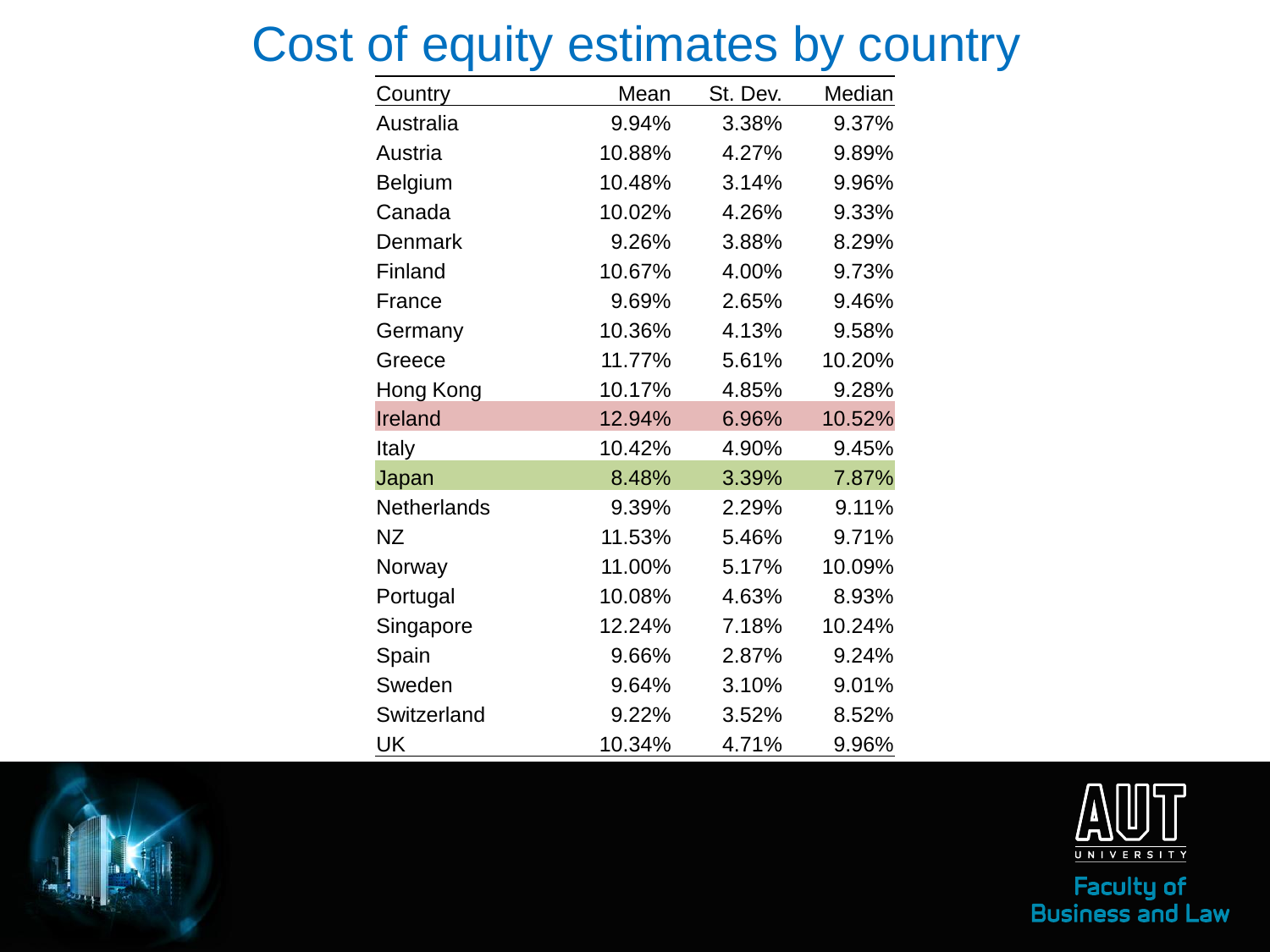# Summary statistics of control variables

| <b>Control Variables</b> | <b>Mean</b> | <b>Median</b> | 25 <sup>th</sup><br>percentile | <b>75th</b><br>percentile |
|--------------------------|-------------|---------------|--------------------------------|---------------------------|
| <b>Beta</b>              | 0.974       | 0.853         | 0.507                          | 1.313                     |
| Log (M/V)                | 8.001       | 7.918         | 7.038                          | 8.930                     |
| Log(B/M)                 | $-0.722$    | $-0.647$      | $-1.072$                       | $-0.270$                  |
| <b>Inflation</b>         | 1.92%       | 1.95%         | 0.40%                          | 3.03%                     |
| Momentum                 | 9.62%       | 7.87%         | $-5.77%$                       | 22.43%                    |
| <b>Forecast Error</b>    | $-0.43%$    | 0.06%         | $-0.35%$                       | 0.51%                     |
| Liquidity                | 89.30%      | 90.77%        | 87.69%                         | 93.85%                    |
| Freefloat                | 71.88%      | 77.00%        | 53.00%                         | 92.00%                    |



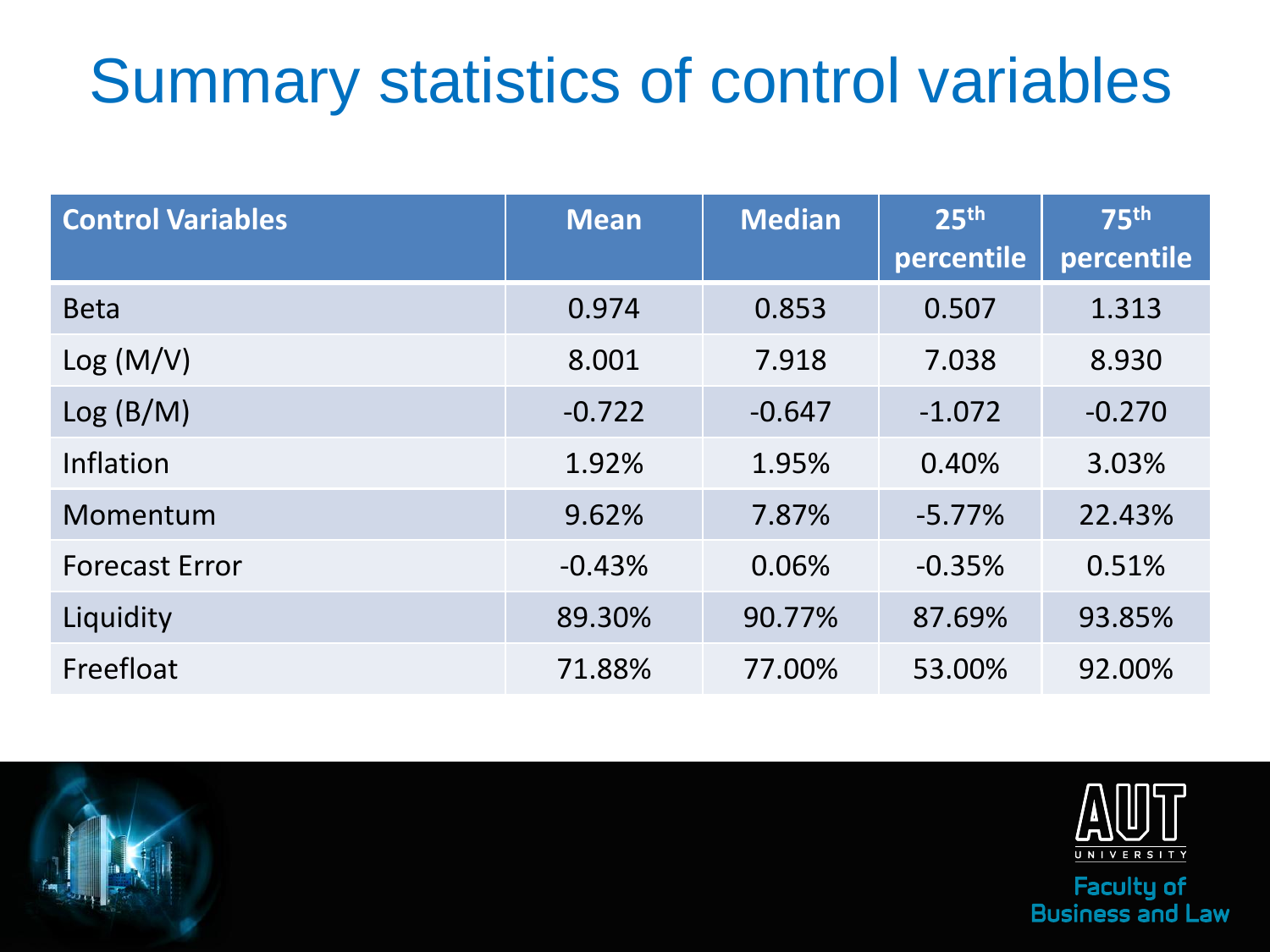### Institutional Development in Common Law versus Civil Law Countries

|                              | <b>Common Law</b>    | <b>Civil Law</b>     | t-test differences |
|------------------------------|----------------------|----------------------|--------------------|
|                              | <b>Mean (Median)</b> | <b>Mean (Median)</b> | (prob)             |
| <b>Investor Protection</b>   | 0.634                | 0.374                | 4.67               |
|                              | (0.612)              | (0.363)              | (0.00)             |
| <b>Private Enforcement</b>   | 0.678                | 0.448                | 4.19               |
|                              | (0.684)              | (0.443)              | (0.00)             |
| <b>Public Enforcement</b>    | 0.623                | 0.459                | 2.72               |
|                              | (0.675)              | (0.500)              | (0.01)             |
| <b>Newspaper Circulation</b> | 2.620                | 2.210                | 0.64               |
|                              | (2.200)              | (1.630)              | (0.52)             |



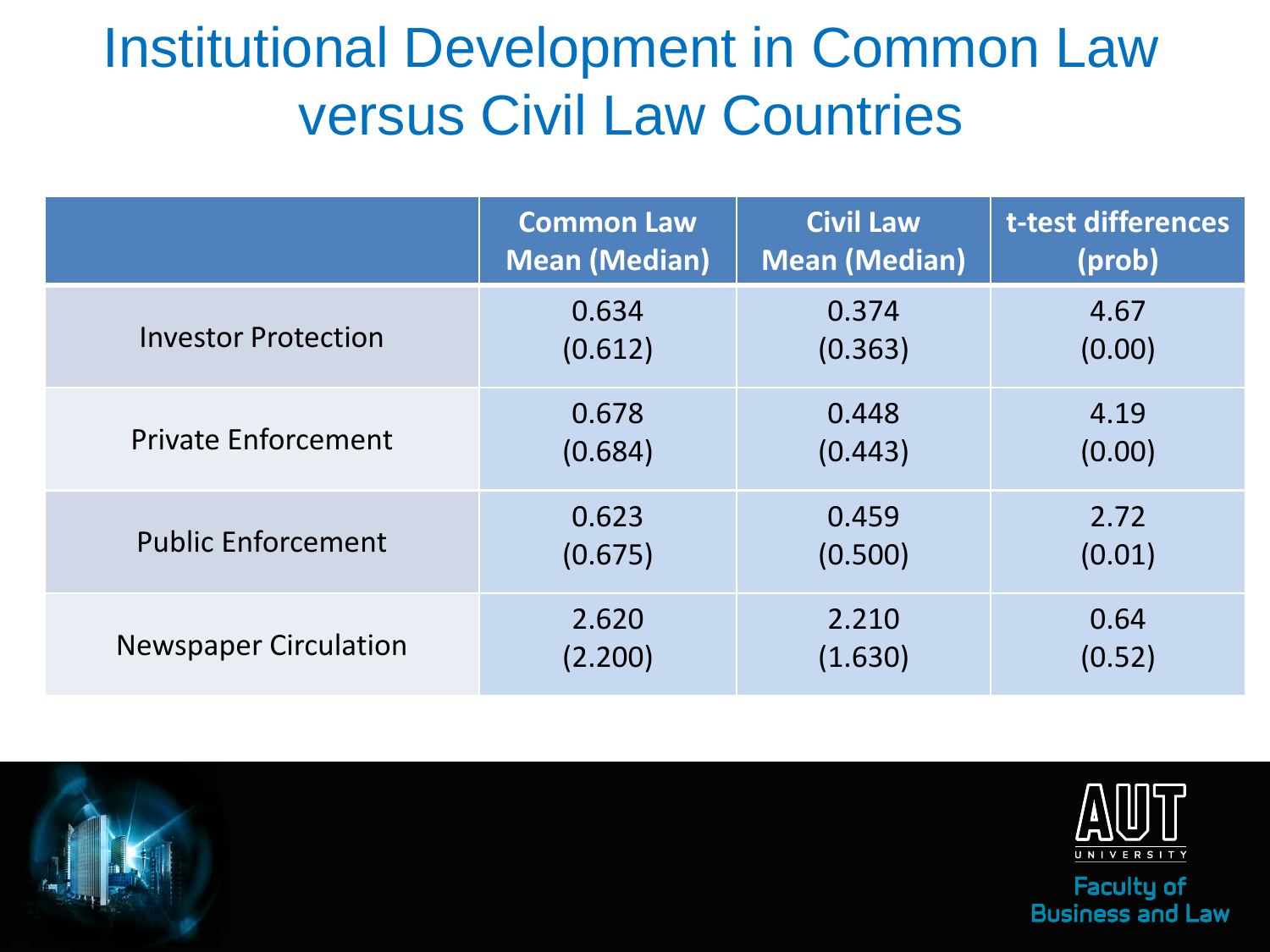### Financial Development and Legal Origin

|                    |                  |               | <b>Legal Origin</b> |                   |               |
|--------------------|------------------|---------------|---------------------|-------------------|---------------|
|                    | <b>Civil Law</b> |               |                     | <b>Common Law</b> |               |
| <b>Country</b>     | <b>FININT</b>    | <b>SKTMKT</b> | <b>Country</b>      | <b>FININT</b>     | <b>SKTMKT</b> |
| Austria            | 1.26             | $-0.74$       | Australia           | 0.61              | 0.42          |
| Belgium            | 0.62             | 1.03          | Canada              | 0.59              | 0.5           |
| <b>Denmark</b>     | 1.02             | $-0.05$       | New Zealand         | 1.07              | $-0.39$       |
| Finland            | 0.27             | 1.63          | Singapore           | 1.25              | 0.61          |
| France             | 0.85             | 0.61          | United Kingdom      | 2.02              | 2.27          |
| Germany            | 1.52             | 0.69          |                     |                   |               |
| Italy              | 0.75             | 0.38          |                     |                   |               |
| Japan              | 2.71             | 0.17          |                     |                   |               |
| <b>Netherlands</b> | 2.14             | 1.45          |                     |                   |               |
| Norway             | 0.43             | $-0.1$        |                     |                   |               |
| Portugal           | 2.13             | $-0.28$       |                     |                   |               |
| Spain              | 1.36             | 2.25          |                     |                   |               |
| Sweden             | $-0.05$          | 1.87          |                     |                   |               |
| Switzerland        | 2.14             | 3.31          |                     |                   |               |
| <b>Mean</b>        | 1.23             | 0.87          | <b>Mean</b>         | 1.11              | 0.68          |
| <b>Median</b>      | 1.14             | 0.65          | <b>Median</b>       | 1.07              | 0.50          |

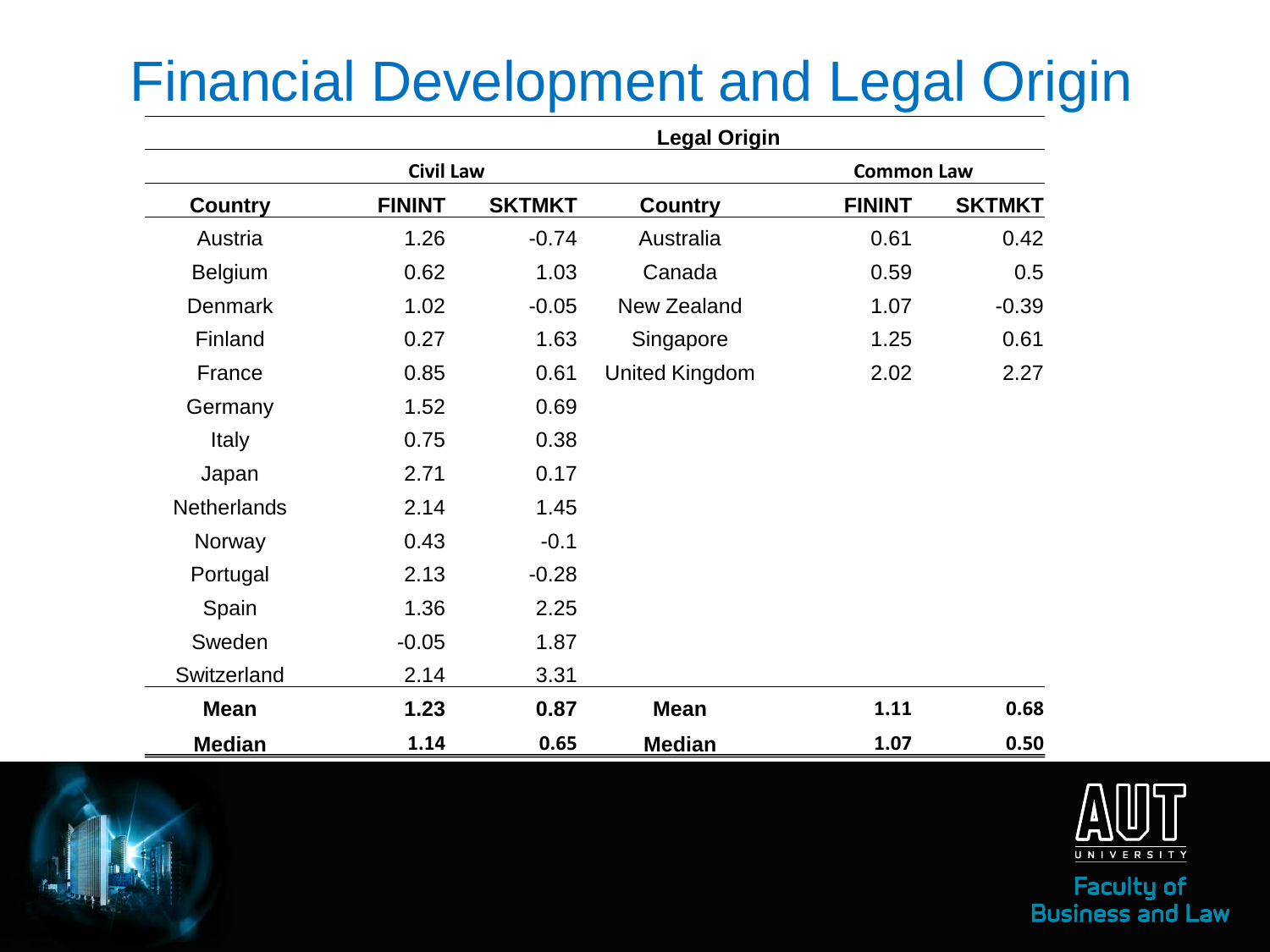### Corporate Governance and cost of equity

| <b>Control Variables</b>    | <b>Predicted Sign</b> | <b>Coefficient</b> | <i>p</i> -value |
|-----------------------------|-----------------------|--------------------|-----------------|
| <b>Corporate Governance</b> |                       | $-0.029$           | 0.000           |
| <b>Beta</b>                 | $+$                   | 0.006              | 0.000           |
| Log (M/V)                   |                       | $-0.004$           | 0.000           |
| Log(B/M)                    | $\ddot{}$             | 0.008              | 0.000           |
| Inflation                   | $+$                   | 0.428              | 0.000           |
| Momentum                    |                       | $-0.016$           | 0.000           |
| <b>Forecast Error</b>       |                       | $-0.038$           | 0.000           |
| Liquidity                   |                       | $-0.012$           | 0.156           |
| Freefloat                   | ?                     | 0.009              | 0.000           |

Cost of equity<sub>average,i,j,t</sub> =  $\beta_1$ +  $\beta_2$  CG Score<sub>i,j,t</sub> +  $\sum$ Φ Control Variables<sub>i,j,t</sub> +  $\epsilon_{i,j,t}$ 

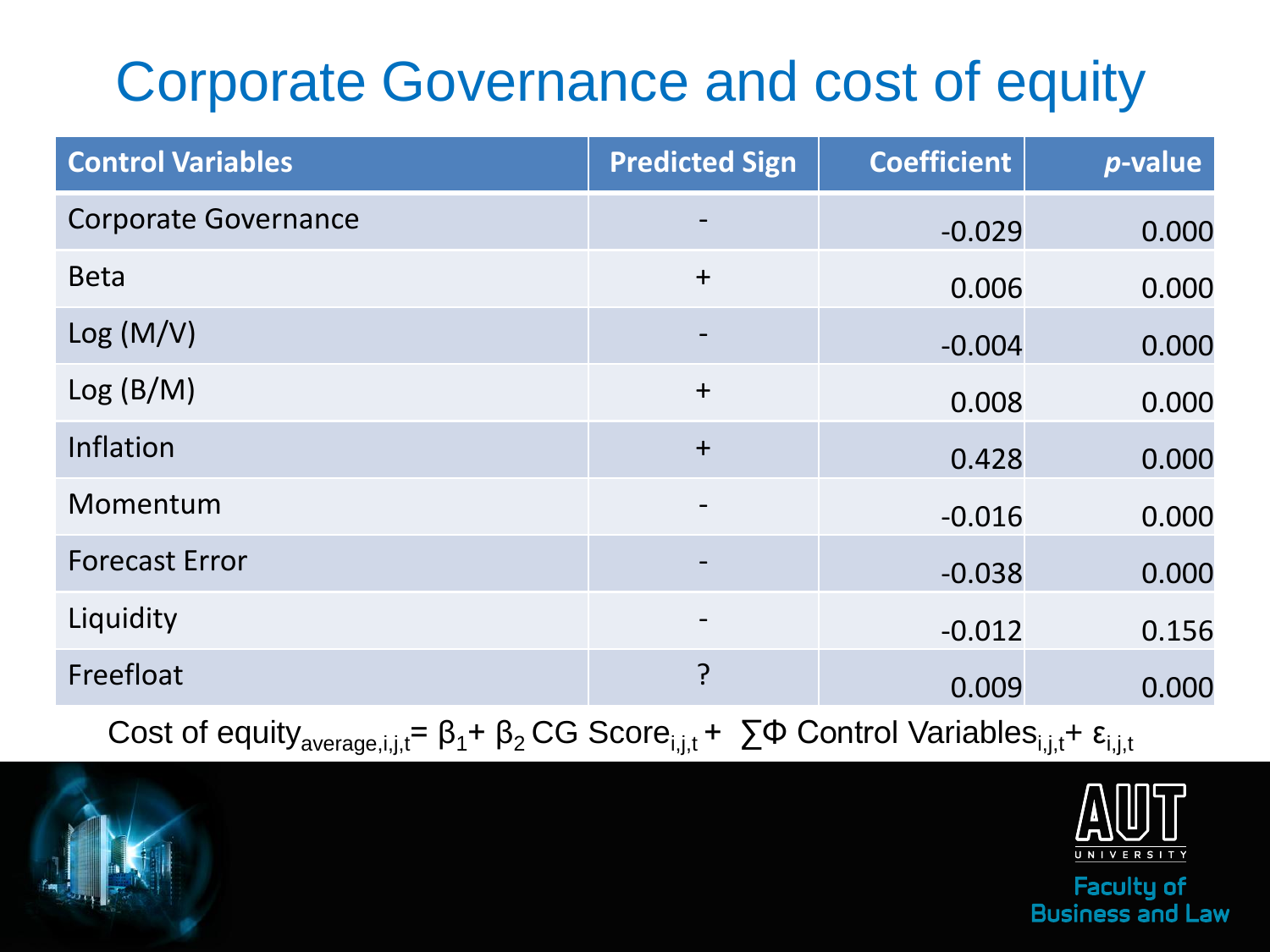### Cost of equity estimates under different states of investor protection

|                                                                                                                                                                  |             | Corporate<br><b>Governance (CG)</b> | N     | $Adj-R2$ |  |
|------------------------------------------------------------------------------------------------------------------------------------------------------------------|-------------|-------------------------------------|-------|----------|--|
|                                                                                                                                                                  | Low         | $-0.021$                            | 3,723 | 13.50%   |  |
| <b>Investor Protection</b>                                                                                                                                       | <b>High</b> | $-0.031***$                         | 3,657 | 15.70%   |  |
| <b>Private Enforcement</b>                                                                                                                                       | Low         | $-0.009$                            | 1,849 | 15.60%   |  |
|                                                                                                                                                                  | High        | $-0.036***$                         | 5,531 | 15.50%   |  |
| <b>Public Enforcement</b>                                                                                                                                        | Low         | $-0.023**$                          | 3,680 | 13.50%   |  |
|                                                                                                                                                                  | High        | $-0.031***$                         | 3,700 | 15.80%   |  |
| <b>Newspaper Circulation</b>                                                                                                                                     | Low         | $-0.003$                            | 2,517 | 11.30%   |  |
|                                                                                                                                                                  | High        | $-0.058***$                         | 4,524 | 17.50%   |  |
| Cost of equity <sub>average, i, j,t</sub> = $\beta_1$ + $\beta_2$ CG Score <sub>i, j,t</sub> + $\sum$ Φ Control Variables <sub>i, j,t</sub> + $\epsilon_{i,j,t}$ |             |                                     |       |          |  |

\*, \*\* and \*\*\* denote significance at 10%, 5% and 1% level respectively

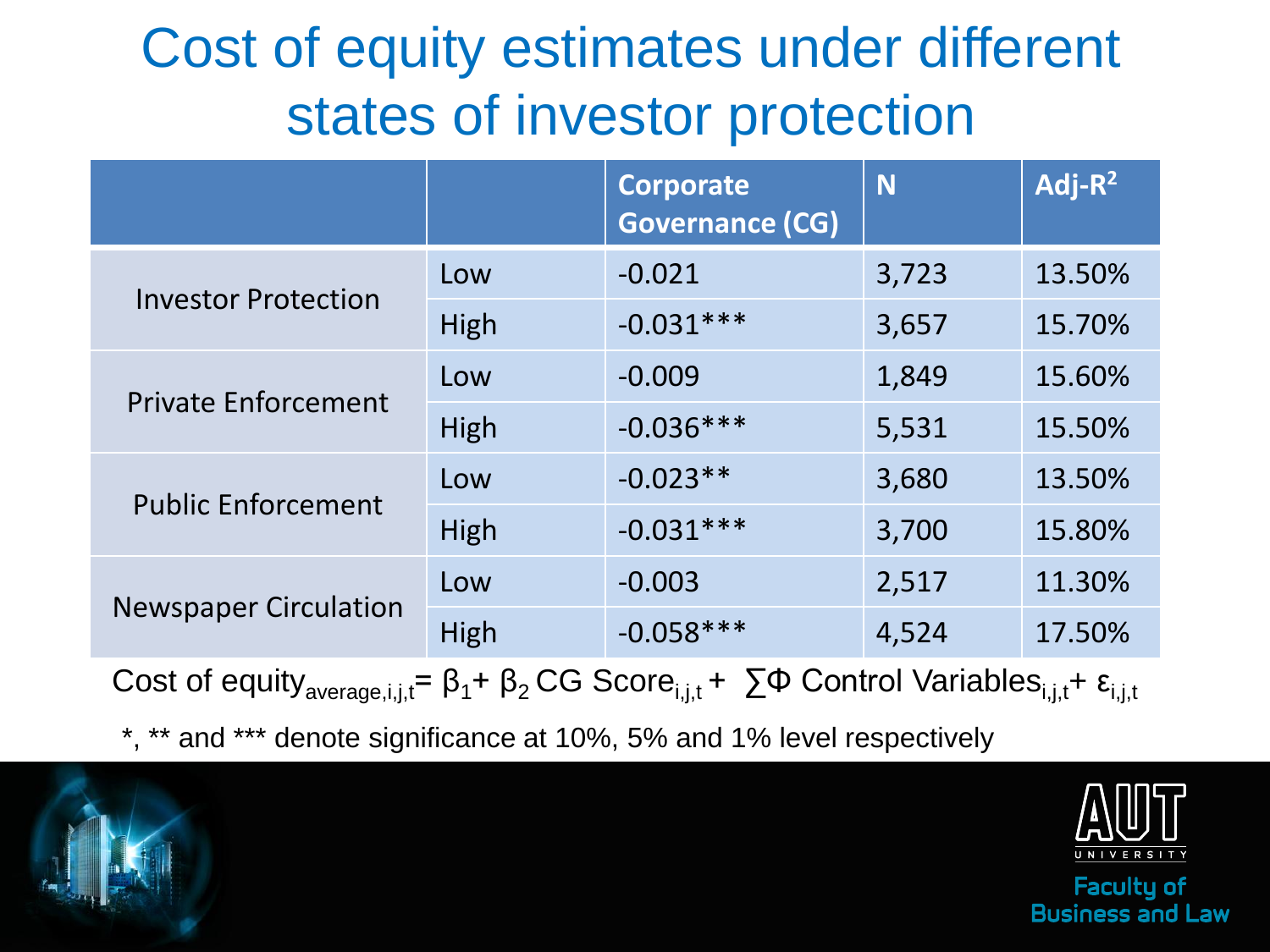#### Corporate Governance & Cost of Equity Regression Results

| <b>Dependent key variables</b> |                                  | <b>Corporate</b><br><b>Governance (CG)</b> | N     | $Adj-R2$ |
|--------------------------------|----------------------------------|--------------------------------------------|-------|----------|
| Unconditional sample           |                                  | $-0.029***$                                | 7,380 | 15.73%   |
| Legal Origin- Common Law       |                                  | $-0.049***$                                | 2,860 | 15.40%   |
| Legal Origin- Civil Law        |                                  | $-0.006$                                   | 4,520 | 14.17%   |
| Development<br>Financial       | Financial Institution-High       | $-0.046***$                                | 5,123 | 17.17%   |
|                                | <b>Financial Institution-Low</b> | $-0.015$                                   | 2,257 | 12.02%   |
|                                | <b>Stock Market-High</b>         | $-0.046***$                                | 3,092 | 17.68%   |
|                                | <b>Stock Market-Low</b>          | $-0.007$                                   | 4,288 | 12.52%   |

Cost of equity<sub>average,i,j,t</sub>=  $\beta_1$ +  $\beta_2$ CG Score<sub>i,j,t</sub> +  $\sum$ Φ Control Variables<sub>i,j,t</sub>+  $\epsilon_{i,j,t}$ 

\*, \*\* and \*\*\* denote significance at 10%, 5% and 1% level respectively



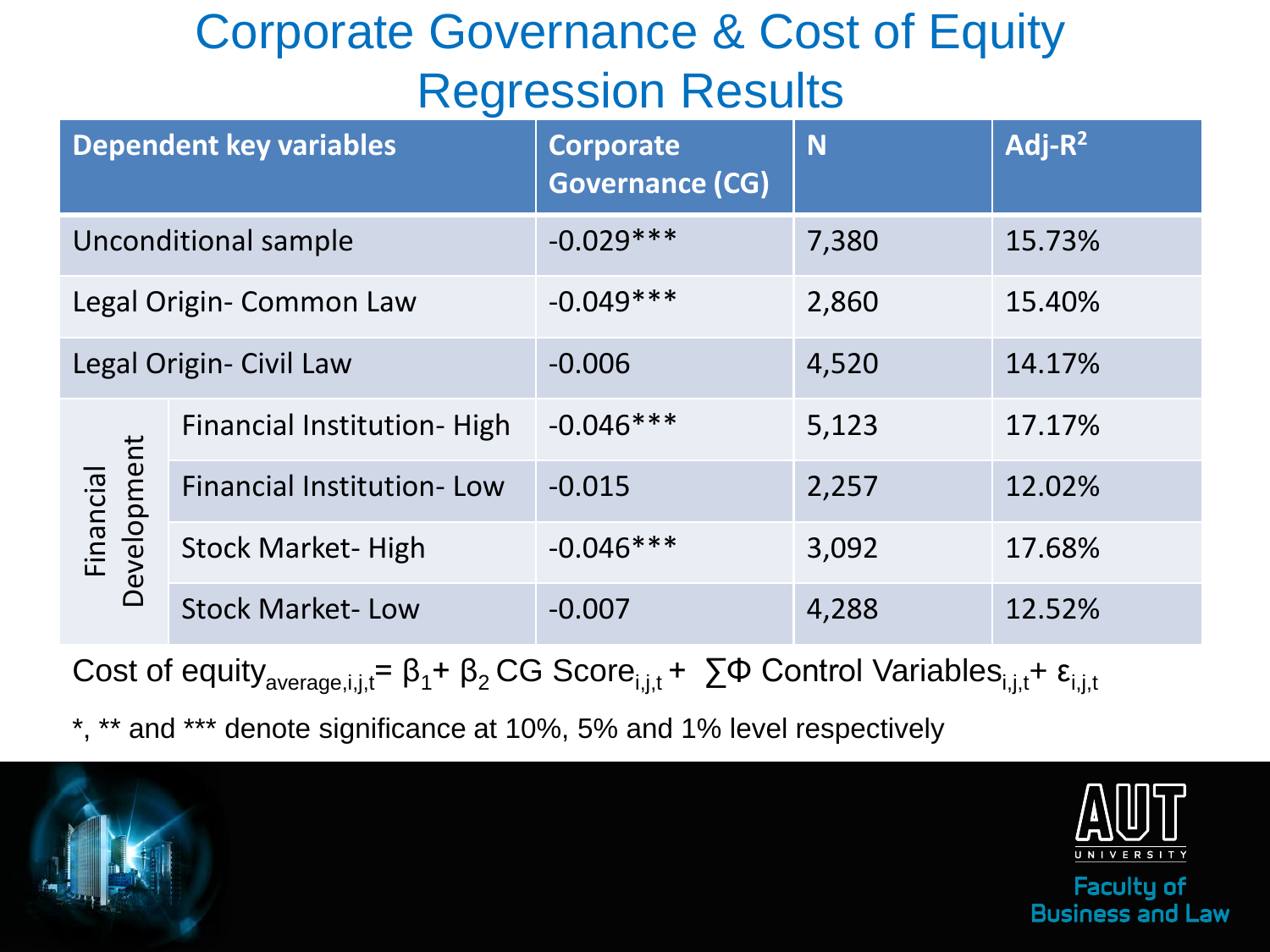#### Legal Origin & Financial Development Regression **Results**

|            |                                    | <b>Corporate</b><br><b>Governance (CG)</b> | N     | Adj- $R^2$ |
|------------|------------------------------------|--------------------------------------------|-------|------------|
|            | Financial Institution-High         | $-0.096***$                                | 1,829 | 18.97%     |
|            | <b>Financial Institution-Low</b>   | $-0.026$                                   | 1,031 | 7.87%      |
| Common Law | <b>Stock Market-High</b>           | $-0.096***$                                | 1,829 | 18.97%     |
|            | <b>Stock Market-Low</b>            | $-0.026$                                   | 1,031 | 7.87%      |
| Civil Law  | <b>Financial Institution- High</b> | $-0.011$                                   | 3,294 | 10.66%     |
|            | <b>Financial Institution-Low</b>   | $-0.005$                                   | 1,226 | 16.67%     |
|            | <b>Stock Market-High</b>           | $-0.003$                                   | 1,263 | 17.71%     |
|            | <b>Stock Market-Low</b>            | 0.013                                      | 3,257 | 12.97%     |

Note: Sample split for Common Law countries based on Financial Development scores leads to same Financial Institution and Stock Market sub-sample.

\*, \*\* and \*\*\* denote significance at 10%, 5% and 1% level respectively



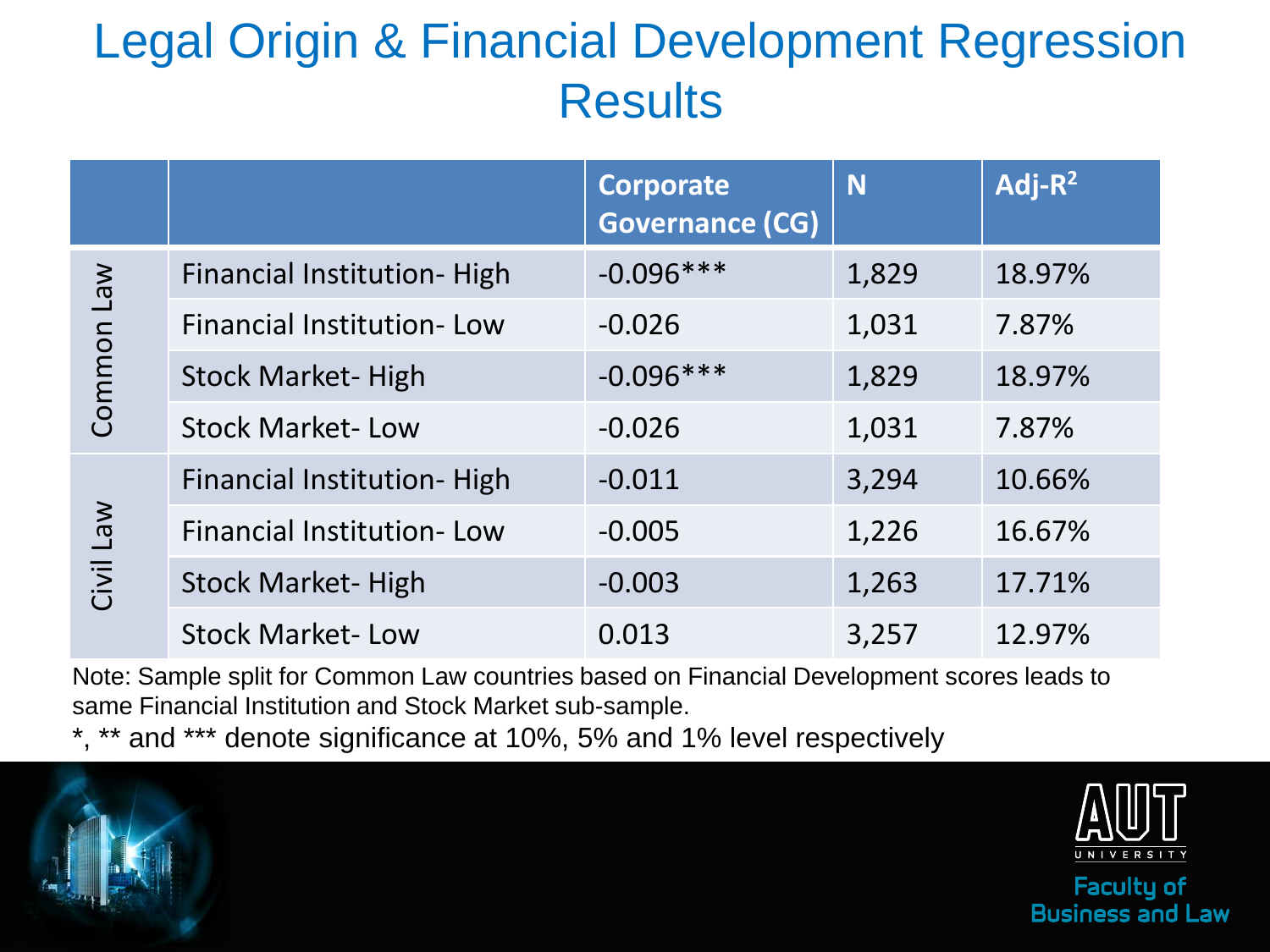## Robustness checks

- Alternative Governance index using Aggarwal et al, 2007
- Alternative Financial Development score based on Global Financial Centres index
- Reclassify missing Financial Development scores of Hong Kong, Ireland and Greece in other categories

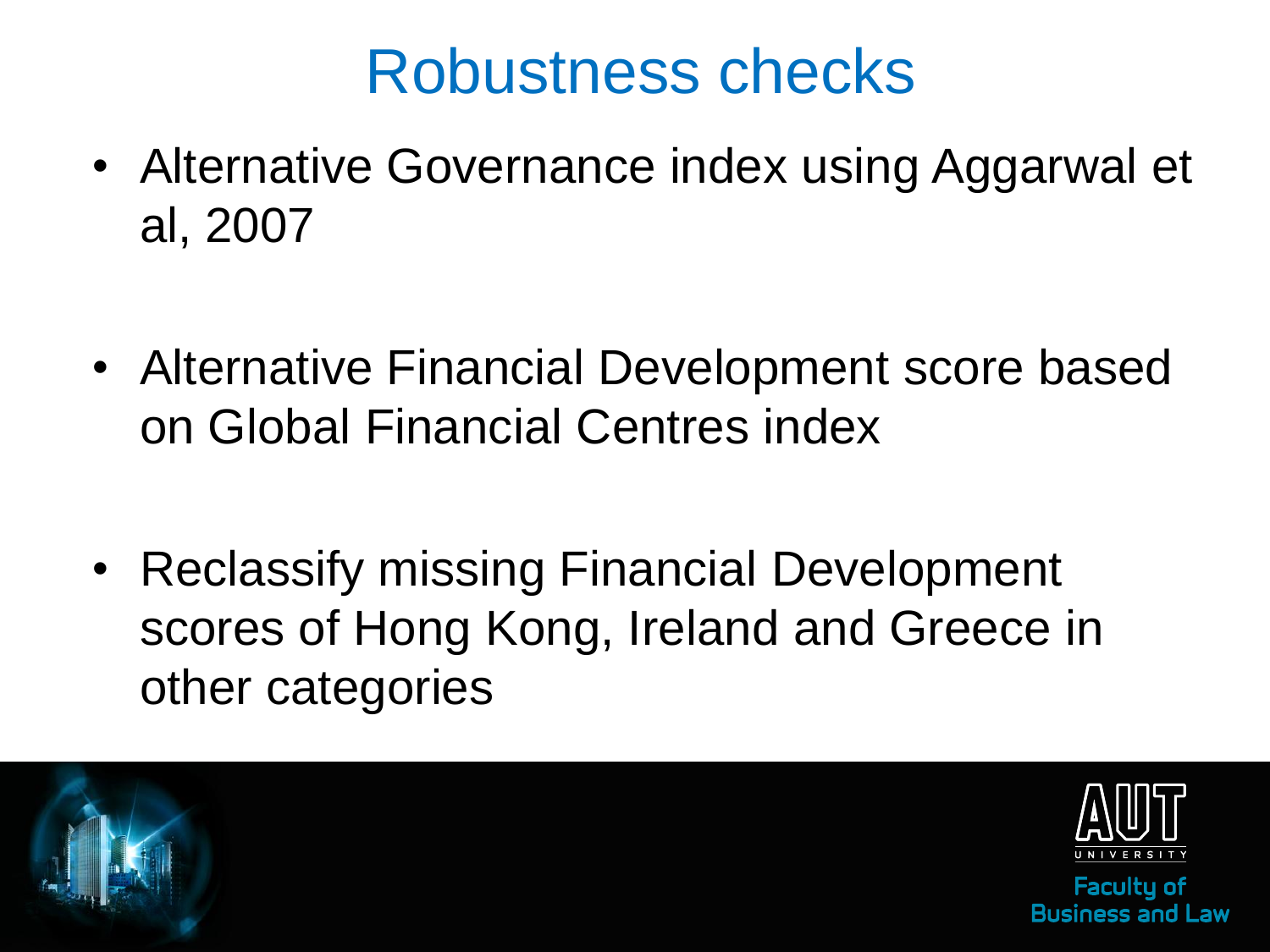# **Conclusion**

- Our study jointly examines the relative effects of institutional and firm level governance attributes on the cost of capital
- We show that firm level governance attributes affect the cost of equity capital only in Common Law countries with high level of financial development
- Our study highlights the complementary effects of legal origin, financial development and firm level governance attributes in influencing cost of equity capital





**Facultu of** we I hoe 22an